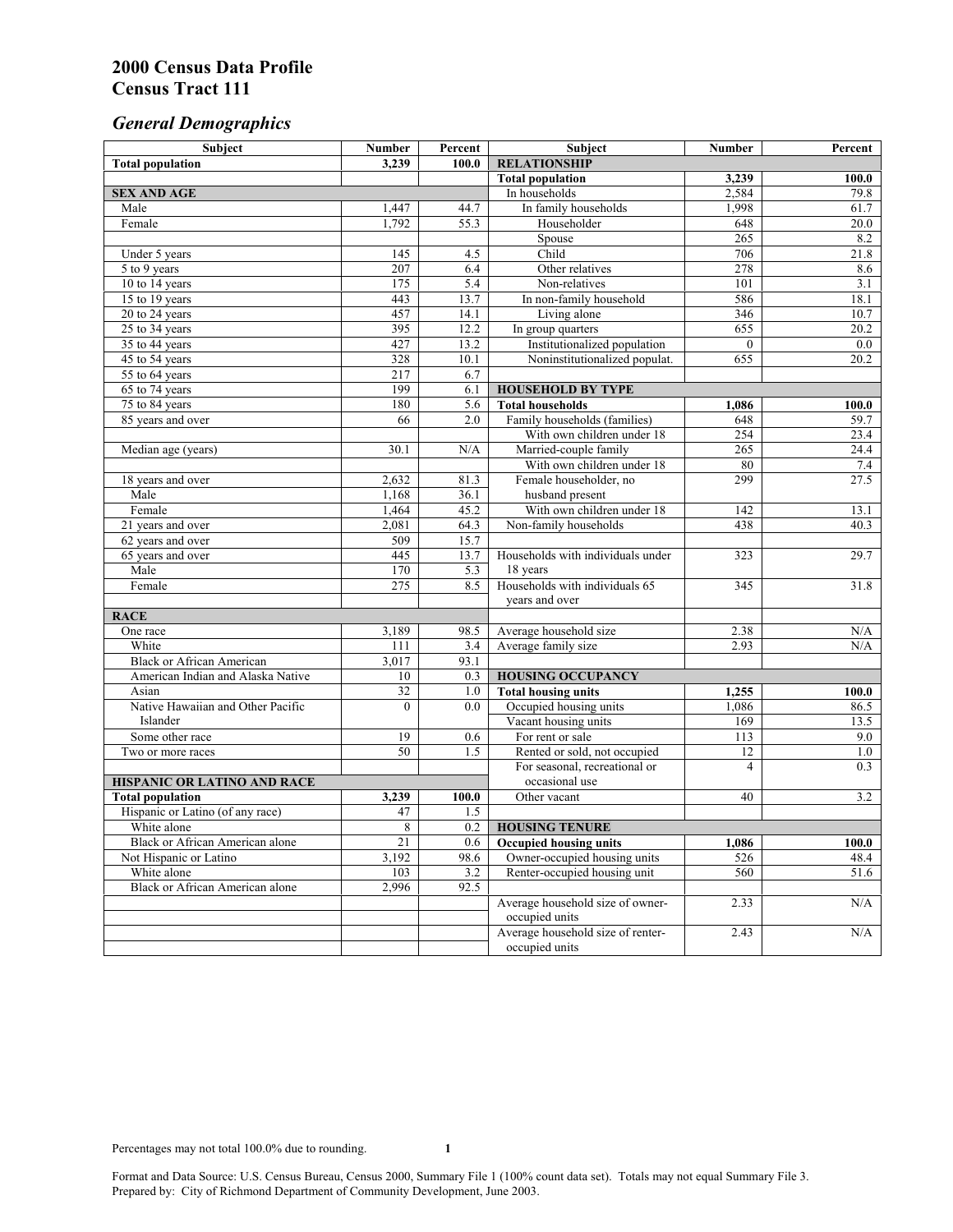## *Social Characteristics*

| <b>Subject</b>                                      | <b>Number</b>            | Percent | <b>Subject</b>                         | <b>Number</b>  | Percent |
|-----------------------------------------------------|--------------------------|---------|----------------------------------------|----------------|---------|
| <b>SCHOOL ENROLLMENT</b>                            | <b>RESIDENCE IN 1995</b> |         |                                        |                |         |
| Population 3 years and over enrolled in             | 1,224                    | 100.0   | Population 5 years and over            | 3,034          | 100.0   |
| school                                              |                          |         | Same house in 1995                     | 1,373          | 45.3    |
| Nursery school, preschool                           | 45                       | 3.7     | Different house in the U.S. in         | 1,567          | 51.6    |
| Kindergarten                                        | 21                       | 1.7     | 1995                                   |                |         |
| Elementary school (grades 1-8)                      | 276                      | 22.5    | Same county                            | 615            | 20.3    |
| High school (grades 9-12)                           | 122                      | 10.0    | Different county                       | 952            | 31.4    |
| College or graduate school                          | 760                      | 62.1    | Same state                             | 572            | 18.9    |
|                                                     |                          |         | Different state                        | 380            | 12.5    |
| EDUCATIONAL ATTAINMENT                              |                          |         | Elsewhere in 1995                      | 94             | 3.1     |
| Population 25 years and over                        | 1,784                    | 100.0   |                                        |                |         |
| Less than 9 <sup>th</sup> grade                     | 140                      | 7.8     | NATIVITY AND PLACE OF BIRTH            |                |         |
| $9th$ to $12th$ grade, no diploma                   | 364                      | 20.4    | <b>Total population</b>                | 3,185          | 100.0   |
| High school graduate (includes equivalency)         | 345                      | 19.3    | Native                                 | 3,026          | 95.0    |
| Some college, no degree                             | 393                      | 22.0    | Born in United States                  | 2,999          | 94.2    |
| Associate degree                                    | 98                       | 5.5     | State of residence                     | 2,196          | 68.9    |
| Bachelor's degree                                   | 305                      | 17.1    | Different state                        | 803            | 25.2    |
| Graduate or professional degree                     | 139                      | 7.8     | Born outside United States             | 27             | 0.8     |
| Percent high school graduate or higher              | 71.7%                    | N/A     | Foreign born                           | 159            | 5.0     |
| Percent bachelor's degree or higher                 | 24.9%                    | N/A     | Entered 1990 to March 2000             | 100            | 3.1     |
|                                                     |                          |         | Naturalized citizen                    | 30             | 0.9     |
| <b>MARITAL STATUS</b>                               | Not a citizen            | 129     | 4.1                                    |                |         |
| Population 15 years and over                        | 2,730                    | 100.0   |                                        |                |         |
| Never married                                       | 1,271                    | 46.6    | <b>REGION OF BIRTH OF FOREIGN BORN</b> |                |         |
| Now married, not including separated                | 745                      | 27.3    | <b>Total (excluding born at sea)</b>   | 159            | 100.0   |
| Separated                                           | 134                      | 4.9     | Europe                                 | 7              | 4.4     |
| Widowed                                             | 213                      | 7.8     | Asia                                   | 37             | 23.3    |
| Female                                              | 196                      | 7.2     | Africa                                 | 27             | 17.0    |
| Divorced                                            | 367                      | 13.4    | Oceania                                | $\Omega$       | 0.0     |
| Female                                              | 156                      | 5.7     | Latin America                          | 88             | 55.3    |
|                                                     |                          |         | Northern America                       | $\theta$       | 0.0     |
| <b>GRANDPARENTS AS CAREGIVERS</b>                   |                          |         |                                        |                |         |
| Grandparent living in household with<br>89<br>100.0 |                          |         | <b>LANGUAGE SPOKEN AT HOME</b>         |                |         |
| one or more own grandchildren under 18              |                          |         | Population 5 years and over            | 3,034          | 100.0   |
| years                                               |                          |         | English only                           | 2,776          | 91.5    |
| Grandparent responsible for grandchildren           | 31                       | 34.8    | Language other than English            | 258            | 8.5     |
|                                                     |                          |         | Speak English less than                | 133            | 4.4     |
| <b>VETERAN STATUS</b>                               |                          |         | "very well"                            |                |         |
| Civilian population 18 years and over               | 2,633                    | 100.0   | Spanish                                | 115            | 3.8     |
| Civilian veterans                                   | 269                      | 10.2    | Speak English less than                | 96             | 3.2     |
|                                                     |                          |         | "very well"                            |                |         |
| <b>DISABILITY STATUS OF THE CIVILIAN</b>            | Other Indo-European      | 31      | 1.0                                    |                |         |
| NONINSTITUTIONALIZED POPULATION                     | languages                |         |                                        |                |         |
| Population 5 to 20 years                            | 996                      | 100.0   | Speak English less than                | $\mathbf{0}$   | 0.0     |
| With a disability                                   | 28                       | 2.8     | "very well"                            |                |         |
| Population 21 to 64 years                           | 1,555                    | 100.0   | Asian and Pacific Island               | 37             | 1.2     |
| With a disability                                   | 308                      | 19.8    | languages                              |                |         |
| Percent employed                                    | 36.4%                    | N/A     | Speak English less than                | 37             | 1.2     |
| No disability                                       | 1,247                    | 80.2    | "very well"                            |                |         |
| Percent employed                                    | 73.5%                    | N/A     | Other Languages                        | 75             | 2.5     |
| Population 65 years and over                        | 476                      | 100.0   | Speak English less than                | $\overline{0}$ | 0.0     |
| With a disability                                   | 201                      | 42.2    | "very well"                            |                |         |

Format and Data Source: U.S. Bureau of the Census, Census 2000, Summary File 3 (sample data set). Totals may not equal Summary File 1 due to sampling.

Prepared by: City of Richmond Department of Community Development, June 2003.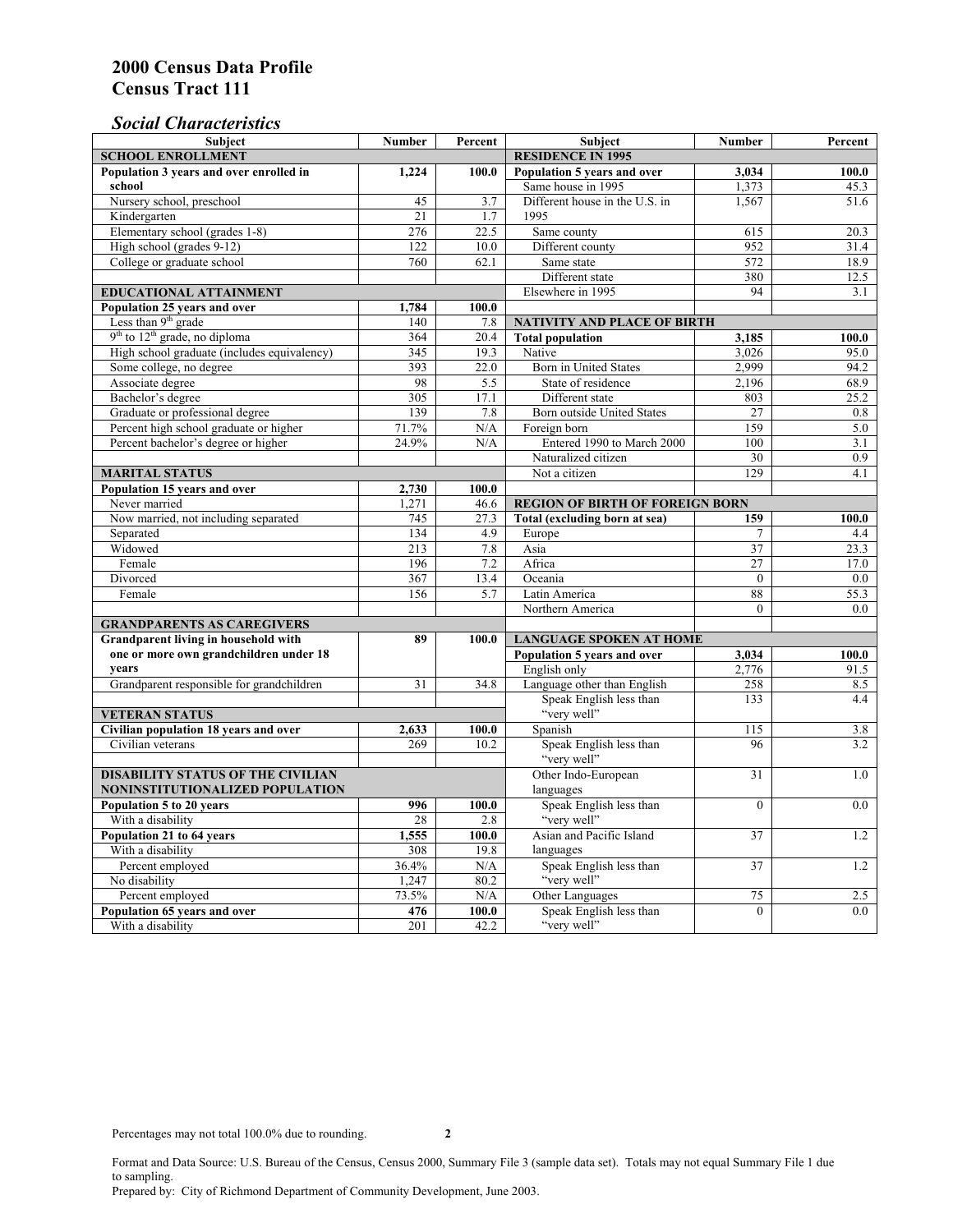#### *Economic Characteristics*

| <b>Subject</b>                                     | Number           | Percent | Subject                              | Number       | Percent |
|----------------------------------------------------|------------------|---------|--------------------------------------|--------------|---------|
| <b>EMPLOYMENT STATUS</b>                           |                  |         | <b>INCOME IN 1999</b>                |              |         |
| Population 16 years and over                       | 2,703            | 100.0   | Households                           | 1,084        | 100.0   |
| In labor force                                     | 1,695            | 62.7    | Less than \$10,000                   | 152          | 14.0    |
| Civilian labor force                               | 1,688            | 62.4    | \$10,000 to \$14,999                 | 115          | 10.6    |
| Employed                                           | 1,211            | 44.8    | \$15,000 to \$24,999                 | 229          | 21.1    |
| Unemployed                                         | 477              | 17.6    | \$25,000 to \$34,999                 | 167          | 15.4    |
| Percent of civilian labor force                    | 28.3%            | N/A     | \$35,000 to \$49,999                 | 197          | 18.2    |
| Armed Forces                                       | $\overline{7}$   | 0.3     | \$50,000 to \$74,999                 | 150          | 13.8    |
| Not in labor force                                 | 1,008            | 37.3    | \$75,000 to \$99,999                 | 55           | 5.1     |
| Females 16 years and over                          | 1,530            | 100.0   | \$100,000 to \$149,999               | 6            | 0.6     |
| In labor force                                     | 945              | 61.8    | \$150,000 to \$199,999               | 13           | 1.2     |
| Civilian labor force                               | 938              | 61.3    | \$200,000 or more                    | $\mathbf{0}$ | 0.0     |
| Employed                                           | 606              | 39.6    | Median household income (dollars)    | 27,091       | N/A     |
| Own children under 6 years                         | 131              | 100.0   |                                      |              |         |
| All parents in family in labor force               | 97               | 74.0    | With earnings                        | 733          | 67.6    |
|                                                    |                  |         | Mean earnings (dollars)              | 35,182       | N/A     |
| <b>COMMUTING TO WORK</b>                           |                  |         | With Social Security income          | 365          | 33.7    |
| Workers 16 years and over                          | 1,193            | 100.0   | Mean Social Security income          | 11,456       | N/A     |
| Car, truck, or van – drove alone                   | 731              | 61.3    | (dollars)                            |              |         |
| Car, truck, or van - carpooled                     | 184              | 15.4    | With Supplemental Security income    | 59           | 5.4     |
| Public transportation (including taxicab)          | 150              | 12.6    | Mean Supplemental Security           | 8,198        | N/A     |
| Walked                                             | 99               | 8.3     | income (dollars)                     |              |         |
| Other means                                        | 10               | $0.8\,$ | With public assistance income        | 61           | 5.6     |
| Worked at home                                     | 19               | 1.6     | Mean public assistance income        | 2,687        | N/A     |
| Mean travel time to work (minutes)                 | 21.4             | N/A     | (dollars)                            |              |         |
|                                                    |                  |         | With retirement income (dollars)     | 287          | 26.5    |
| Employed civilian population 16 years and over     | 1,211            | 100.0   | Mean retirement income (dollars)     | 10,121       | N/A     |
| <b>OCCUPATION</b>                                  |                  |         |                                      |              |         |
| Management, professional, and related occupations  | 363              | 30.0    | <b>Families</b>                      | 618          | 100.0   |
| Service occupations                                | 291              | 24.0    | Less than \$10,000                   | 31           | 5.0     |
| Sales and office occupations                       | 266              | 22.0    | \$10,000 to \$14,999                 | 48           | 7.8     |
| Farming, fishing, and forestry occupations         | $\boldsymbol{0}$ | 0.0     | \$15,000 to \$24,999                 | 147          | 23.8    |
| Construction, extraction, and maintenance          | 98               | 8.1     | \$25,000 to \$34,999                 | 122          | 19.7    |
| occupations                                        |                  |         | \$35,000 to \$49,999                 | 122          | 19.7    |
| Production, transportation, and material moving    | 193              | 15.9    | \$50,000 to \$74,999                 | 80           | 12.9    |
| occupations                                        |                  |         | \$75,000 to \$99,999                 | 49           | 7.9     |
|                                                    |                  |         | \$100,000 to \$149,999               | 6            | 1.0     |
| <b>INDUSTRY</b>                                    |                  |         | \$150,000 to \$199,999               | 13           | 2.1     |
| Agriculture, forestry, fishing and hunting, and    | $\boldsymbol{0}$ | 0.0     | \$200,000 or more                    | $\theta$     | 0.0     |
| mining                                             |                  |         | Median family income (dollars)       | 31,310       | N/A     |
| Construction                                       | 85               | 7.0     |                                      |              |         |
| Manufacturing                                      | 112              | 9.2     | Per capita income (dollars)          | 14,576       | N/A     |
| Wholesale trade                                    | 16               | 1.3     | <b>Median earnings (dollars)</b>     |              |         |
| Retail trade                                       | 129              | 10.7    | Male full-time, year-round workers   | 21,875       | N/A     |
| Transportation and warehousing, and utilities      | 76               | 6.3     | Female full-time, year-round workers | 25,505       | N/A     |
| Information                                        | 22               | 1.8     |                                      | Number       | Percent |
| Finance, insurance, real estate, and rental and    | 79               | 6.5     |                                      | below        | below   |
| leasing                                            |                  |         |                                      | poverty      | poverty |
| Professional, scientific, management,              | 77               | 6.4     | Subject                              | level        | level   |
| administrative, and waste management services      |                  |         | <b>POVERTY STATUS IN 1999</b>        |              |         |
| Educational, health and social services            | 286              | 23.6    | <b>Families</b>                      | 82           | 13.3    |
| Arts, entertainment, recreation, accommodation and | 162              | 13.4    | With related children under 18 years | $72\,$       | 24.1    |
| food services                                      |                  |         | With related children under 5 years  | 12           | 12.4    |
| Other services (except public administration)      | 81               | 6.7     | Families with female householder, no | 68           | 27.4    |
| Public Administration                              | 86               | 7.1     | husband present                      |              |         |
|                                                    |                  |         | With related children under 18 years | 58           | 39.5    |
| <b>CLASS OF WORKER</b>                             |                  |         | With related children under 5 years  | 8            | 21.1    |
| Private wage and salary workers                    | 873              | 72.1    | Individuals                          | 534          | 21.4    |
| Government workers                                 | 301              | 24.9    | 18 years and over                    | 356          | 17.8    |
| Self-employed workers in own not incorporated      | 37               | 3.1     | 65 years and over                    | 92           | 19.3    |
| business                                           |                  |         | Related children under 18 years      | 162          | 33.9    |
| Unpaid family workers                              | $\boldsymbol{0}$ | 0.0     | Related children 5 to 17 years       | 133          | 37.6    |
|                                                    |                  |         | Unrelated individuals 15 years and   | 214          | 31.4    |
|                                                    |                  |         | over                                 |              |         |
|                                                    |                  |         |                                      |              |         |

Percentages may not total 100.0% due to rounding. **3** 

Format and Data Source: U.S. Bureau of the Census, Census 2000, Summary File 3 (sample data set). Totals may not equal Summary File 1 due to sampling.

Prepared by: City of Richmond Department of Community Development, June 2003.